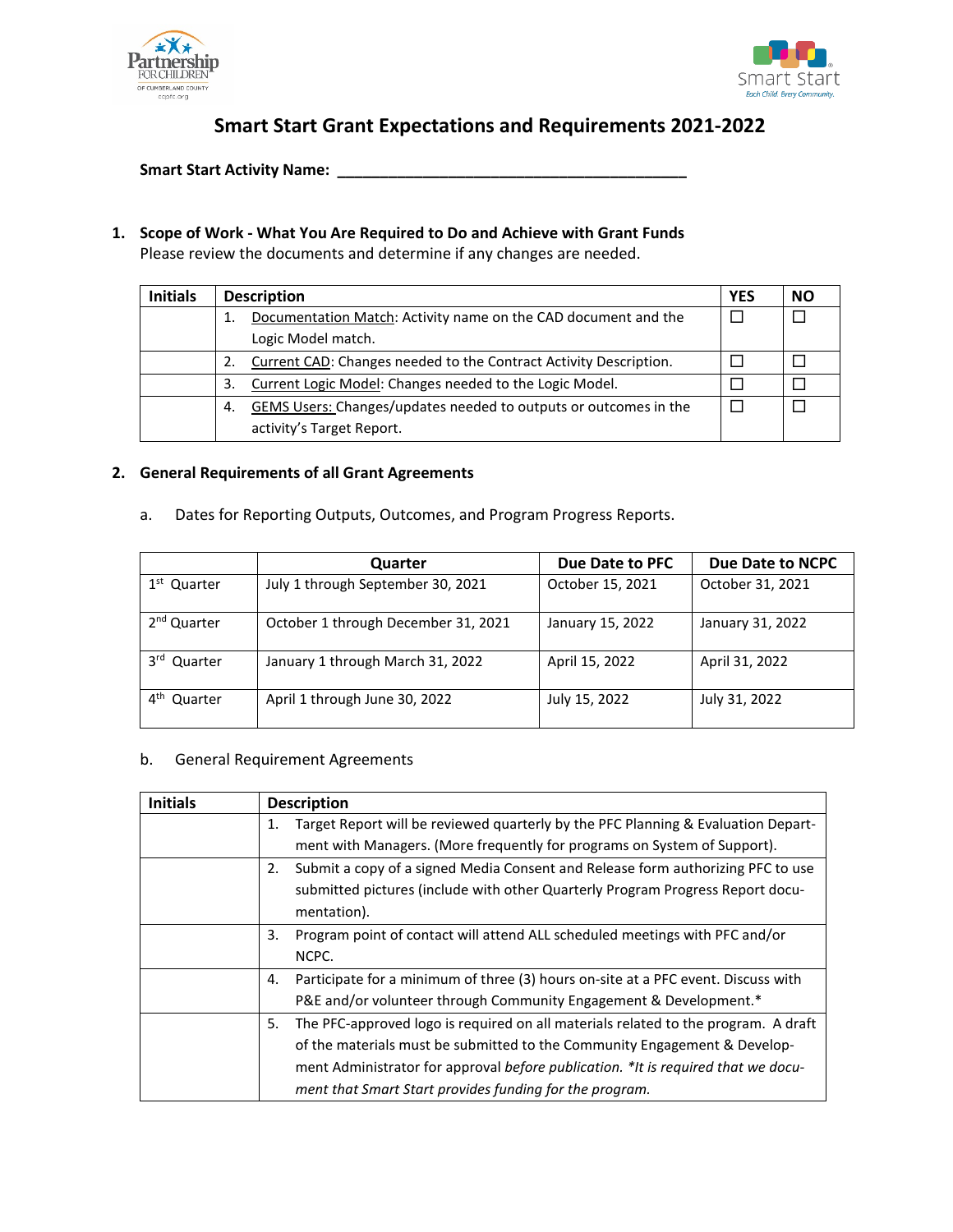



## **3. Modifications to the Budget- How to Request and Justify Changes to Your Budget**

- a. If used, incentive payments/items must be tied to the recipient to meet specific outcomes.
- b. Copy P&E Vice President on the communication of any increases or decreases of more than 15% of any single budget line item when submitting to PFC Contracts Coordinator.
- c. Inform P&E Vice President via email of changes to the following line items: (11) Personnel; (12) Contracted service; (15) Service related supplies; (17) Travel; (22) Meeting and Conference expenses; and (43) Non-Cash Grants and Awards, which **may** result in a CAD amendment **by the 5th of each month.**
- d. Notify P&E Vice President of any reduction in key personnel **within five days.**
- e. Submit all budget revisions/amendments to the Contracts Coordinator by the 10<sup>th</sup> of each **month.**
- **4. Evidence-Based or Evidence-Informed Practice: Notify P&E Vice President of any EB/EI model changes.**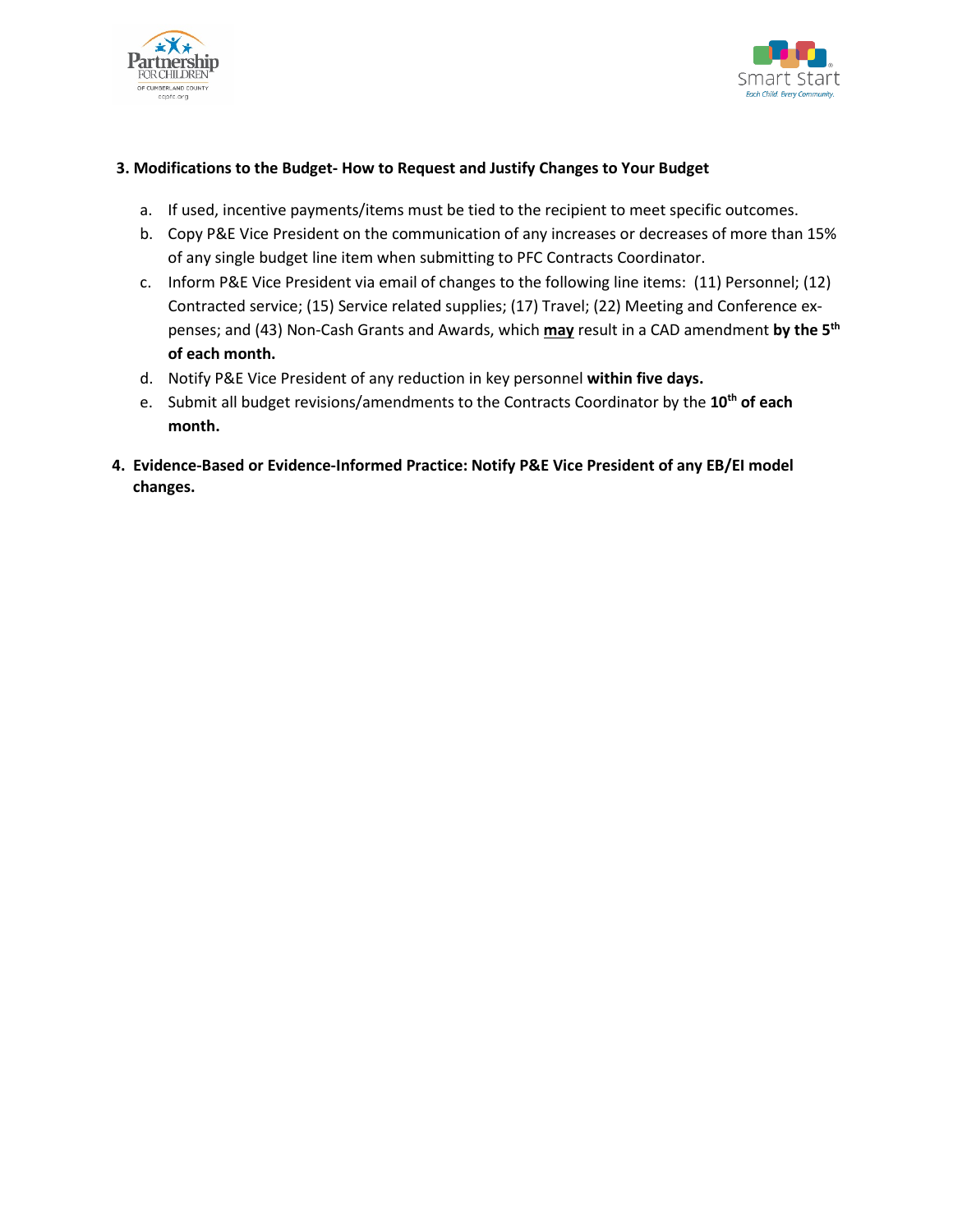



# **5. Programmatic Requirements**

| <b>Collection &amp; Reporting Activities</b> |                                                                               | QTR1                                                                                                  |                                                                      | QTR <sub>2</sub>                                       |           |                | QTR3                                         |           |                     | QTR4                                     |           |                |     |  |
|----------------------------------------------|-------------------------------------------------------------------------------|-------------------------------------------------------------------------------------------------------|----------------------------------------------------------------------|--------------------------------------------------------|-----------|----------------|----------------------------------------------|-----------|---------------------|------------------------------------------|-----------|----------------|-----|--|
|                                              |                                                                               | Jul<br>$15*$                                                                                          | Aug                                                                  | Sept                                                   | Oct<br>15 | Nov            | Dec                                          | Jan<br>15 | Feb                 | Mar                                      | Apr<br>15 | May            | Jun |  |
| Email                                        |                                                                               |                                                                                                       |                                                                      |                                                        |           |                |                                              |           |                     |                                          |           |                |     |  |
| □                                            | Job Descriptions and/or Resumes for                                           |                                                                                                       |                                                                      |                                                        |           |                |                                              |           |                     |                                          |           |                |     |  |
|                                              | ALL Smart Start Funded positions if                                           |                                                                                                       |                                                                      |                                                        |           |                |                                              |           |                     |                                          |           |                |     |  |
|                                              | different from the prior fiscal year.                                         |                                                                                                       |                                                                      |                                                        |           |                |                                              |           |                     |                                          |           |                |     |  |
| ◻                                            | Diplomas or Certificate of Completion                                         |                                                                                                       |                                                                      |                                                        |           |                |                                              |           |                     |                                          |           |                |     |  |
|                                              | for the current fiscal year (related to<br>the individual's job description). |                                                                                                       |                                                                      |                                                        |           |                |                                              |           |                     |                                          |           |                |     |  |
| $\Box$                                       | Professional Development Form for                                             | *Prior FY 4 <sup>th</sup> Quarter                                                                     |                                                                      | 1 <sup>st</sup> Quarter data is<br>DUE by October 15th |           |                | 2nd Quarter data and<br>Mid-Year Reports are |           |                     | 3rd Quarter data is<br>DUE by April 15th |           |                |     |  |
|                                              | continuing education related to                                               | and Year-End                                                                                          |                                                                      |                                                        |           |                |                                              |           |                     |                                          |           |                |     |  |
|                                              | program implementation and services.                                          |                                                                                                       | Reports                                                              |                                                        |           |                |                                              |           | DUE by January 15th |                                          |           |                |     |  |
| $\Box$                                       | Program eligibility criteria if applicable                                    | DUE by July 15th                                                                                      |                                                                      |                                                        |           |                |                                              |           |                     |                                          |           |                |     |  |
| □                                            | Program rules, regulations, policies,                                         |                                                                                                       |                                                                      |                                                        |           |                |                                              |           |                     |                                          |           |                |     |  |
|                                              | and procedures if changed during the                                          |                                                                                                       | Quarter 1 ends                                                       |                                                        |           | Quarter 2 ends |                                              |           | Quarter 3 ends      |                                          |           | Quarter 4 ends |     |  |
|                                              | FY.                                                                           |                                                                                                       | September 30th                                                       |                                                        |           | December 31st  |                                              |           | March 31st          |                                          |           | June 30th      |     |  |
| $\Box$                                       | "Blank" validated instruments (AAPI,                                          |                                                                                                       |                                                                      |                                                        |           |                |                                              |           |                     |                                          |           |                |     |  |
|                                              | Brigance, Environmental Rating Scales).                                       |                                                                                                       |                                                                      |                                                        |           |                |                                              |           |                     |                                          |           |                |     |  |
| $\Box$                                       | At least two (2) completed instruments                                        |                                                                                                       |                                                                      |                                                        |           |                |                                              |           |                     |                                          |           |                |     |  |
|                                              | unless other communicated by P&E.                                             |                                                                                                       |                                                                      |                                                        |           |                |                                              |           |                     |                                          |           |                |     |  |
| $\Box$<br>$\Box$                             | "Blank" surveys.<br>At least two (2) completed surveys un-                    |                                                                                                       |                                                                      |                                                        |           |                |                                              |           |                     |                                          |           |                |     |  |
|                                              | less otherwise communicated by P&E.                                           |                                                                                                       |                                                                      |                                                        |           |                |                                              |           |                     |                                          |           |                |     |  |
|                                              |                                                                               | Email sample documents per request during each quarter (as applicable)                                |                                                                      |                                                        |           |                |                                              |           |                     |                                          |           |                |     |  |
|                                              |                                                                               | Application/Intake Form/Commitment Agreement<br>□                                                     |                                                                      |                                                        |           |                |                                              |           |                     |                                          |           |                |     |  |
|                                              |                                                                               | □                                                                                                     |                                                                      | Roster/Attendance Sheet/Contact Logs                   |           |                |                                              |           |                     |                                          |           |                |     |  |
| <b>Additional Information</b>                |                                                                               | □<br>Consent for release of information                                                               |                                                                      |                                                        |           |                |                                              |           |                     |                                          |           |                |     |  |
|                                              |                                                                               | Contracts, MOA/MOU, or letters of agreement<br>□                                                      |                                                                      |                                                        |           |                |                                              |           |                     |                                          |           |                |     |  |
|                                              |                                                                               | □<br>Collaborative meetings - agenda, sign-in sheets, minutes                                         |                                                                      |                                                        |           |                |                                              |           |                     |                                          |           |                |     |  |
| Email - a copy of a signed Media Consent     |                                                                               |                                                                                                       |                                                                      |                                                        |           |                |                                              |           |                     |                                          |           |                |     |  |
| and Release form authorizing PFC to use      |                                                                               |                                                                                                       |                                                                      | New releases are signed each quarter.                  |           |                |                                              |           |                     |                                          |           |                |     |  |
| submitted pictures                           |                                                                               |                                                                                                       |                                                                      |                                                        |           |                |                                              |           |                     |                                          |           |                |     |  |
| Target Reports (GEMS Users)                  |                                                                               | Review counts (outputs) and data related to outcomes before submitting to P&E.                        |                                                                      |                                                        |           |                |                                              |           |                     |                                          |           |                |     |  |
|                                              |                                                                               |                                                                                                       | Narratives and Special Stories are due every quarter if appropriate. |                                                        |           |                |                                              |           |                     |                                          |           |                |     |  |
|                                              | Program Progress Report (PPR) -                                               | GEMS Users: Please note that PPR reports are NOT officially submitted until you hit SUBMIT (including |                                                                      |                                                        |           |                |                                              |           |                     |                                          |           |                |     |  |
|                                              | Narratives, Special Stories, etc.                                             | any attached files submitted with the PPR).                                                           |                                                                      |                                                        |           |                |                                              |           |                     |                                          |           |                |     |  |
|                                              |                                                                               | NON-GEMS Users: Please submit your reports via email to your QA Specialist.                           |                                                                      |                                                        |           |                |                                              |           |                     |                                          |           |                |     |  |

| <b>Reporting Date</b> | <b>PPR Instruction - GEMS Users</b> | <b>Non-GEMS Users</b>                                 |
|-----------------------|-------------------------------------|-------------------------------------------------------|
| October 15            | Click Quarter 1                     |                                                       |
| January 15            | Click Quarter 2                     | Submit to your<br><b>Quality Assurance Specialist</b> |
| April 15              | Click Quarter 3                     | each quarter                                          |
| July 15               | Click Quarter 4                     |                                                       |